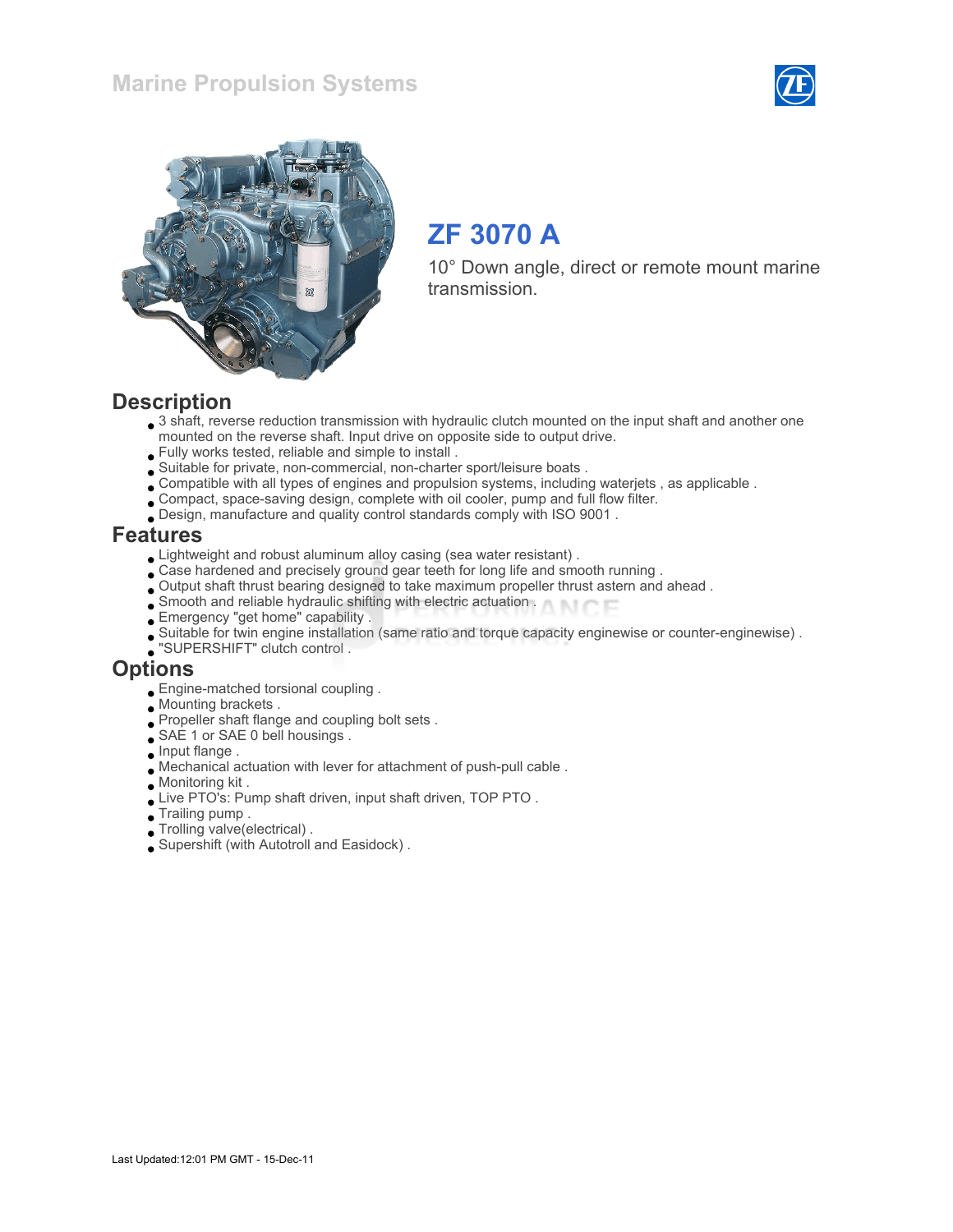

# Pleasure Duty

| <b>RATIOS</b>                                                          | MAX.<br>POWER/RPM<br><b>INPUT POWER CAPACITY</b><br><b>TORQUE</b> |      |                                                         |    |    |          |    |          |    | MAX.<br><b>RPM</b> |  |
|------------------------------------------------------------------------|-------------------------------------------------------------------|------|---------------------------------------------------------|----|----|----------|----|----------|----|--------------------|--|
|                                                                        | Nm                                                                | ftlb | <b>kW</b>                                               | hp | kW | hp       | kW | hp       | kW | hp                 |  |
|                                                                        |                                                                   |      |                                                         |    |    | 2100 rpm |    | 2300 rpm |    | 2450 rpm           |  |
| $1.351^*$ , $1.486^*$ , $1.750^*$ , $2.034$ ,<br>2.259*, 2.520, 2.750* | 7564                                                              | 5579 | 0.7920 1.0621 1663  2231  1822  2443  1941  2602   2450 |    |    |          |    |          |    |                    |  |

\* Special Order Ratio.

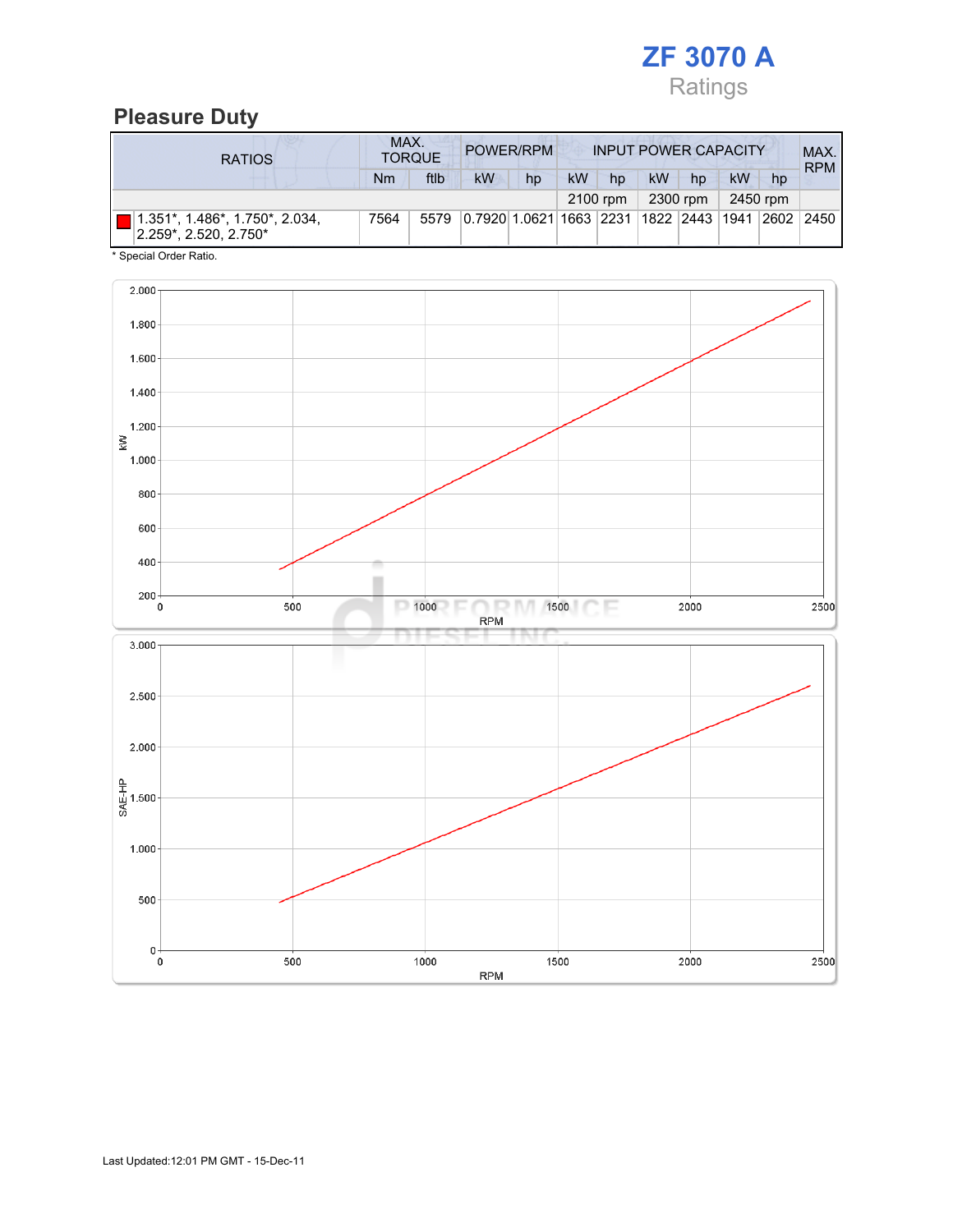# ZF 3070 A Dimensions



|                           |   |                |                |    | mm (inches)    |  |                                                                                                      |                            |                     |
|---------------------------|---|----------------|----------------|----|----------------|--|------------------------------------------------------------------------------------------------------|----------------------------|---------------------|
| Angle                     | A | B <sub>1</sub> | B2             | H1 | H <sub>2</sub> |  |                                                                                                      | L2                         | <b>Bell</b><br>Hsg. |
| 10.0                      |   |                |                |    |                |  | $327$ (12.9) 365 (14.4) 365 (14.4) 218 (8.59) 665 (26.2) 668 (26.3) 452 (17.8) 132 (5.19) 150 (5.90) |                            |                     |
|                           |   |                | Weight kg (lb) |    |                |  |                                                                                                      | Oil Capacity Litre (US qt) |                     |
| 31.0(32.9)<br>490 (1,080) |   |                |                |    |                |  |                                                                                                      |                            |                     |

# SAE Bell Housing Dimensions RFORMANCE

| SAF No.      |       |  |    |  |                                                                 |  | <b>Bolt Holes</b> |  |  |  |
|--------------|-------|--|----|--|-----------------------------------------------------------------|--|-------------------|--|--|--|
|              |       |  |    |  |                                                                 |  | Diameter          |  |  |  |
|              | mm    |  | mm |  | mm                                                              |  |                   |  |  |  |
| <sup>n</sup> | 647.7 |  |    |  | 25.5 679.45 26.75 711.2 28.0 16 13.49 17/32                     |  |                   |  |  |  |
|              |       |  |    |  | 511.18 20.125 530.23 20.875  552.45  21.75   12   11.91   15/32 |  |                   |  |  |  |

# Output Coupling Dimensions

|       |  |                |  |  |  | <b>Bolt Holes</b> |     |                                                 |              |
|-------|--|----------------|--|--|--|-------------------|-----|-------------------------------------------------|--------------|
|       |  |                |  |  |  |                   | No. |                                                 | Diameter (E) |
| mm in |  | mm in mm in mm |  |  |  |                   |     | mm                                              |              |
|       |  |                |  |  |  |                   |     | $ 225 8.86 190 7.48 145 5.71 25.0 0.98 12 22.2$ | 0.87         |